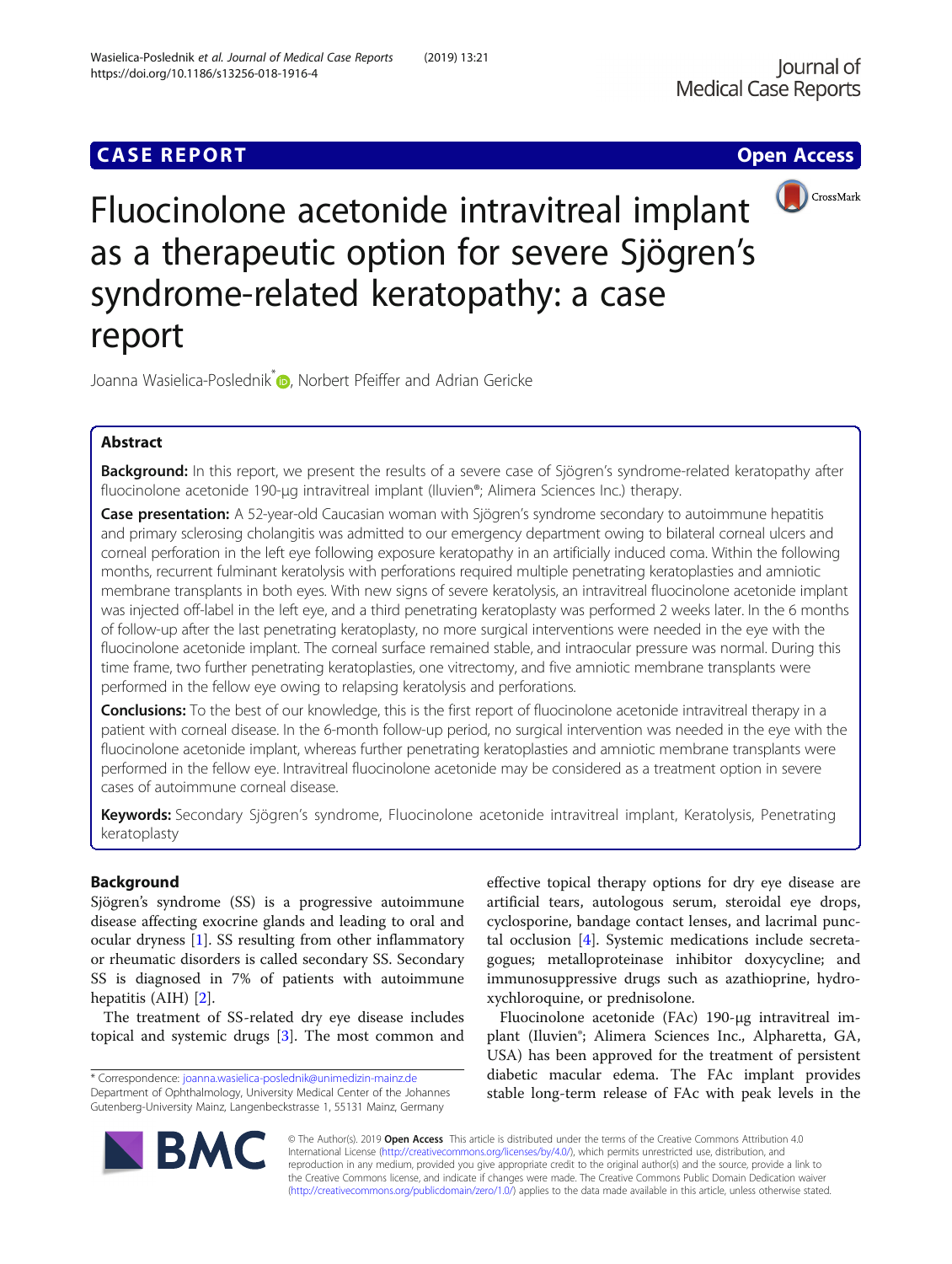aqueous humor slightly above 2 ng/ml for approximately 3 months followed by steady-state levels between 1.0 and 0.5 ng/ml between 6 and 36 months [\[5](#page-2-0)]. In this report, we describe the first case where the FAc implant was used in a patient with severe SS-related keratopathy. The rationale was to provide the cornea with a constant intraocular level of corticosteroids because topical and systemic therapy seemed to be insufficient in preventing recurrent keratolysis.

# Case presentation

A 52-year-old Caucasian woman with SS secondary to AIH/primary sclerosing cholangitis overlap was admitted to our emergency department owing to bilateral keratolysis and corneal perforation in the left eye. The patient had had filiform keratitis and recurrent erosions for the previous 3 years. The dramatic worsening of her dry eye disease followed corneal exposure in an artificially induced coma during her stay on an intensive care unit owing to sigmoid colon perforation and sepsis. At the time of admission, the patient's right eye had deep corneal melting, and best corrected visual acuity (BCVA) was 0.2 decimal. In the left eye, there was a corneal perforation, and BCVA was hand motions. Table 1 documents the surgical therapies performed in the right and left eyes owing to fulminant relapses of keratolysis and corneal perforations in the subsequent 10 months. Postoperative topical therapy consisted of dexamethasone disodium phosphate 1 mg/ml six times per day, cyclosporine 0.1% twice per day, ofloxacin eye drops four times per day, and hourly application of artificial tears and human albumin. Additionally, mycophenolate mofetil (2 g/day) was administered systemically. An enhancement of the systemic immunosuppression by corticosteroids or azathioprine was contraindicated because the patient had a history of sepsis [\[6\]](#page-2-0). Intravitreal injection of the FAc implant was performed off-label in her left eye 2 weeks after the second penetrating keratoplasty (PKP) because of new signs of corneal melting (Fig. [1](#page-2-0)a) and was followed by the third PKP and amniotic membrane transplant (AMT) 2 weeks later.

In the 6 months of follow-up after the third PKP, no more surgical interventions were needed in the left eye that had been treated with the FAc implant. In this eye, there was a closed epithelium, BCVA was 0.16, intraocular pressure was normal without any intraocular pressure-lowering medication (Fig. [1](#page-2-0)b). However, during this period, two further PKPs, one vitrectomy, five AMTs, and three tarsorrhaphies were performed in the right eye owing to recurrent keratolysis and perforations (Table 1).

# **Discussion**

Dry eye disease associated with SS may have dramatic consequences for the integrity of the eye. Our patient had eight corneal perforations (five in the right eye and three in the left eye) within a 9-month period. Despite intensive ophthalmological care in a tertiary referral hospital and exhaustive surgical and medical therapy, new breakdowns of the corneal wound healing leading to fulminant keratolysis and perforations recurred. Because of new signs of corneal melting, a decision was made to treat one eye with an intravitreal FAc implant. Topical and systemic therapies were continued throughout and equally affected both eyes.

Although the concentration of the corticosteroid in the aqueous humor following intravitreal administration seems to be lower than topical applications, the low and sustained level may work to complement corticosteroids administered topically and systemically [\[6](#page-2-0), [7](#page-2-0)]. A further advantage of administering an intravitreal drug is the low risk of systemic side effects and that it also does not stress the vulnerable corneal surface.

There was no need for any surgical intervention in the 6 months of follow-up in the eye with the FAc implant. Despite identical topical and systemic therapies being

Table 1 History of surgical therapies in the right and left eyes

| 2017                 | Right eye                            | Left eye                                        |
|----------------------|--------------------------------------|-------------------------------------------------|
| February (admission) | AMT                                  | 1. $PKP + ECCE + AMT$                           |
| April                | 1. $PKP + ECCE + AMT$                | AMT                                             |
| May                  | $2.$ PKP + AMT                       | $2.$ PKP + AMT<br>Iluvien injection (+ 2 weeks) |
| June                 |                                      | 3. PKP + AMT+ tarsorrhaphy                      |
| July                 | AMT                                  |                                                 |
| August               | AMT<br>3. $PKP + AMT + tarsorrhaphy$ |                                                 |
| September            | 4. PKP + PPV + AMT + tarsorrhaphy    |                                                 |
| November             | AMT + tarsorrhaphy                   |                                                 |

Abbreviations: AMT Amniotic membrane transplant, PKP Penetrating keratoplasty, PPV Pars plana vitrectomy